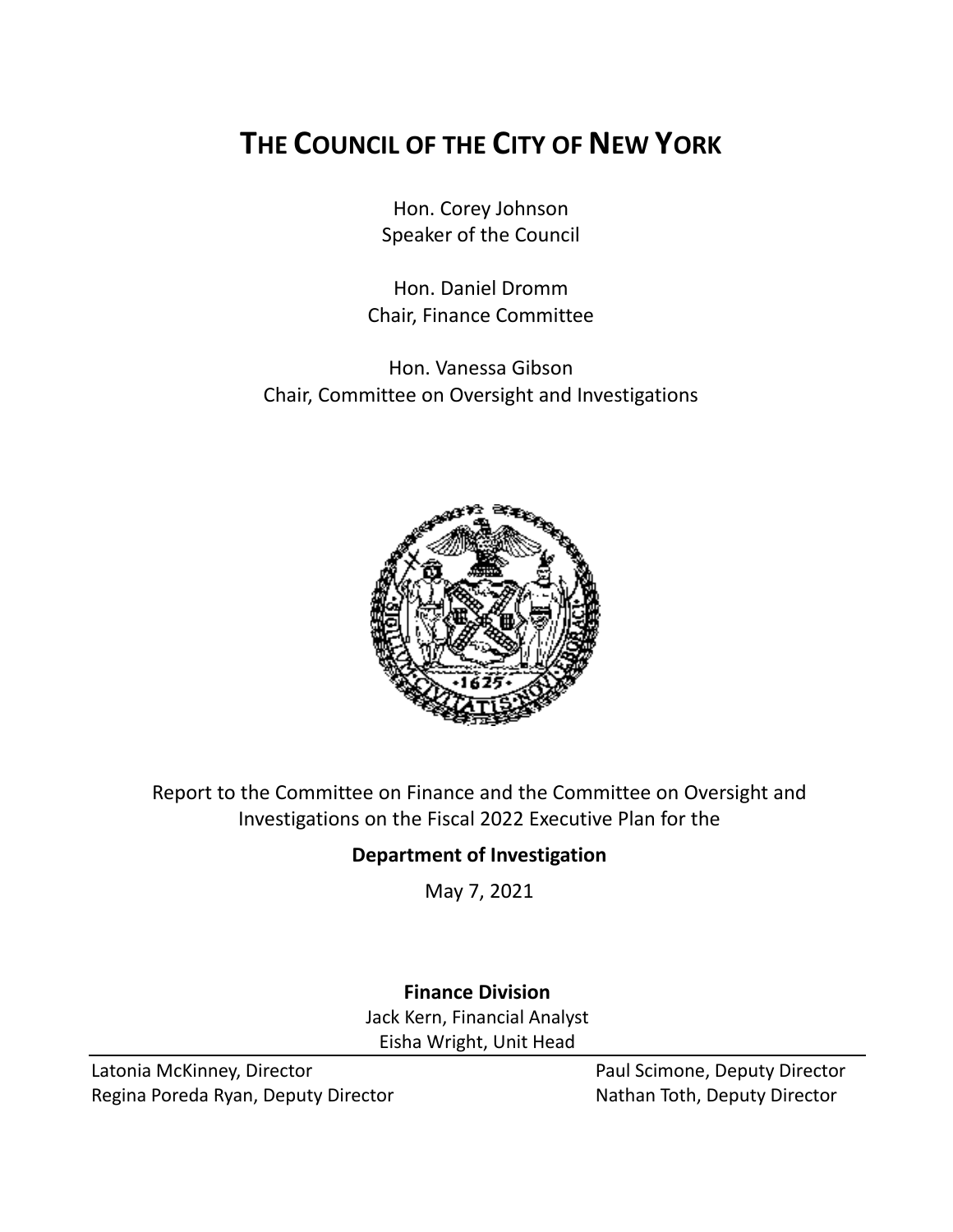#### **Department of Investigation Budget Overview**

This report presents a review of the Department of Investigation's(DOI or the Department) Fiscal 2022 Executive Budget including a review of the significant budget actions introduced in the Executive Financial Plan, as well as recent programmatic actions and budget risks of the Department. For additional information on DOI's budget and its various programs, please refer to the Fiscal 2022 Preliminary Budget Report for DOI at:<https://council.nyc.gov/budget/fy2022/>

The fiscal outlook for the City has improved throughout this fiscal year, driven by increases in federal aid and the waning impact of the pandemic. In June 2020, the City's Adopted Budget for Fiscal 2021 totaled \$95.5 billion; it has increased by \$5.6 billion or 5.9 percent to \$100.6 billion. Similarly for DOI, the Fiscal 2021 budget has increased by \$5.2 million or 9.7%, accounting for \$58 million, or less than one percent of the City budget. The City's Executive Budget for Fiscal 2022 is \$98.6 billion, three percent more than the Fiscal 2021 Adopted Budget. DOI's Fiscal 2022 Executive Budget is \$53.2 million, \$328,000, or less than one percent larger than the Fiscal 2021 Adopted Budget.

| <b>Department of Investigation Expense Budget</b>       |          |          |          |                       |          |             |
|---------------------------------------------------------|----------|----------|----------|-----------------------|----------|-------------|
|                                                         | 2019     | 2020     | 2021     | <b>Executive Plan</b> |          | *Difference |
| <b>Dollars in Thousands</b>                             | Actual   | Actual   | Adopted  | 2021                  | 2022     | 2021 - 2022 |
| <b>PS</b>                                               | \$30,364 | \$30,662 | \$30,289 | \$29,325              | \$29,375 | (\$914)     |
| <b>OTPS</b>                                             | 18,756   | 22,513   | 22,537   | 28,678                | 23,779   | 1,242       |
| TOTAL                                                   | \$49,120 | \$53,175 | \$52,826 | \$58,002              | \$53,154 | \$328       |
| <b>Budget by Program Area</b>                           |          |          |          |                       |          |             |
| <b>Agency Operations</b>                                | \$42,712 | \$47,050 | \$48,083 | \$52,383              | \$48,409 | \$326       |
| Inspector General                                       | 6,408    | 6,125    | 4,743    | 5,619                 | 4,745    | 2           |
| <b>TOTAL</b>                                            | \$49,120 | \$53,175 | \$52,826 | \$58,002              | \$53,154 | \$328       |
| <b>Funding</b>                                          |          |          |          |                       |          |             |
| <b>City Funds</b>                                       |          |          | \$45,016 | \$42,662              | \$46,358 | \$1,343     |
| <b>Other Categorical</b>                                |          |          | 604      | 637                   | 604      | O           |
| State                                                   |          |          | 0        | 114                   | 0        | 0           |
| Federal - Community Development                         |          |          | 0        | 598                   | 0        | O           |
| Federal - Other                                         |          |          | 1,641    | 6,269                 | 626      | (1,015)     |
| Intra City                                              |          |          | 5,565    | 7,722                 | 5,566    | 0           |
| <b>TOTAL</b>                                            | \$49,120 | \$53,175 | \$52,826 | \$58,002              | \$53,154 | \$328       |
| <b>Budgeted Headcount</b>                               |          |          |          |                       |          |             |
| Full-Time Civilian Positions - Agency Operations        | 290      | 297      | 310      | 288                   | 303      | (7)         |
| <b>Full-Time Civilian Positions - Inspector General</b> | 64       | 64       | 60       | 77                    | 60       | 0           |
| <b>TOTAL</b>                                            | 354      | 354      | 370      | 365                   | 363      | (7)         |

*\* The difference of Fiscal 2021 Adopted Budget compared to Fiscal 2022 Executive Budget*

### **DOI Budget Changes**

DOI's Fiscal 2022 Executive Budget totals \$53.2 million, including \$29.4 million for Personal Services (PS) and \$23.8 for Other Than Personal Services (OTPS). The PS budget of \$29.4 million supports 363 positions and accounts for 55 percent of the Department's total budget for Fiscal 2022 and the OTPS budget comprises the remaining 45 percent. So far in Fiscal 2021, the changes include \$7.1 million added in other adjustments, and \$1.9 million in savings. The Fiscal 2022 Budget has grown by \$1.1 million or two percent from \$3 million in new needs, a decrease of \$79,000 in other adjustments and savings of \$1.9 million. Appendix one outlines the dollar value of each change and total growth of DOI's budget throughout the fiscal year.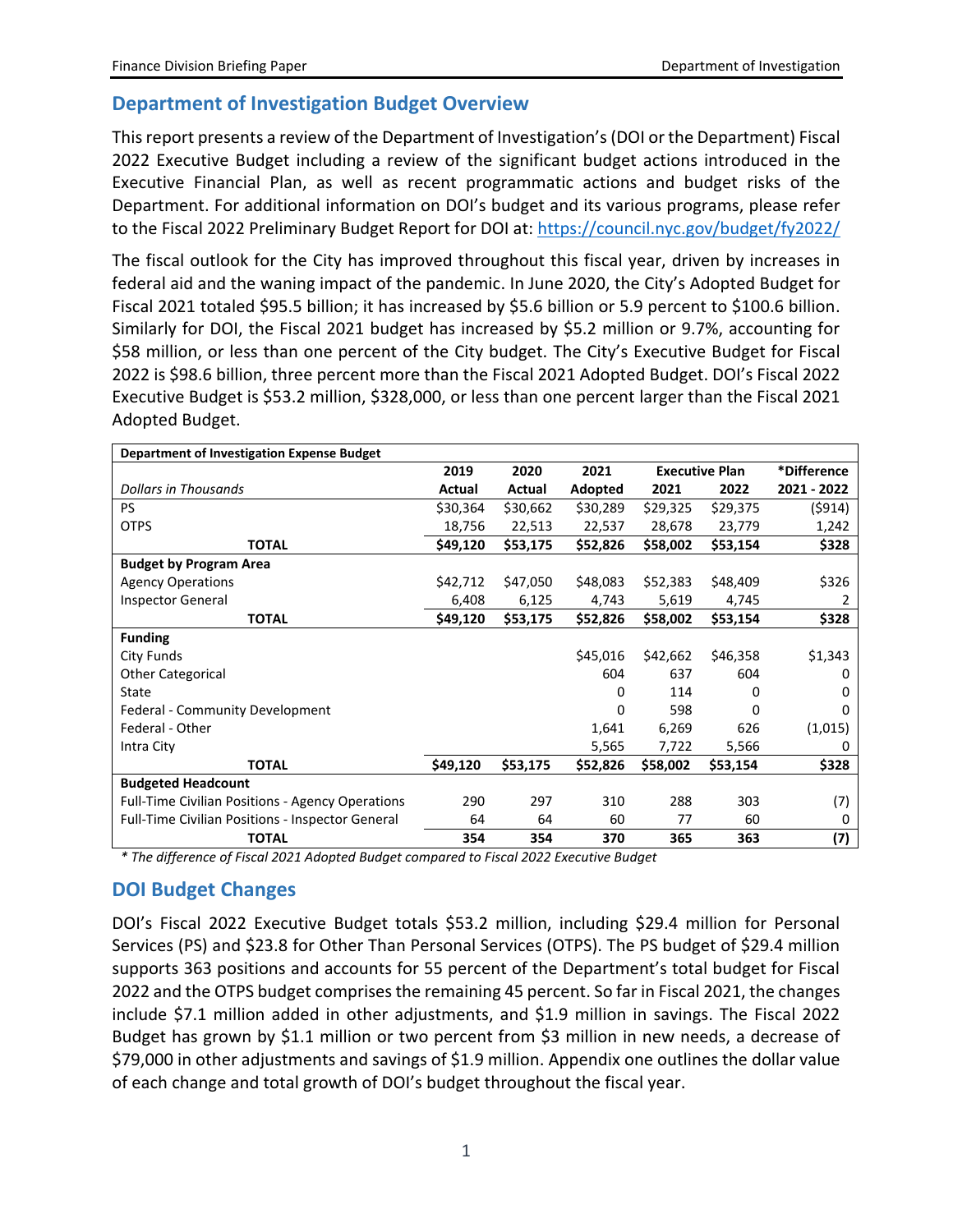#### **Changes by Funding Source**

DOI is primarily funded by City tax-levy (CTL), accounting for \$45 million or 85 percent of the Fiscal 2021 Budget at adoption. In the Fiscal 2022 Executive Budget, the CTL portion of the budget is \$46.3 million, \$1.3 million more than the Adopted Budget, or 87 percent of Fiscal 2022 projected funding. The Executive Budget reduces Fiscal 2021 CTL funding by \$2.4 million from \$45 million at adoption to \$42.6 million. This decrease is primarily from PS savings.

DOI's budgeting practice is to recognize State and federal funding and the associated spending throughout the fiscal year. In Fiscal 2021, State and federal funding has grown from \$1.6 million at adoption to \$6.9 million in the Executive Plan, largely from asset forfeiture for items such as IT equipment, radios, vehicles, and training in support of DOI's law enforcement mission. The baseline level of federal aid remains essentially unchanged.

#### **New Needs**

The Executive Budget includes a one-time new need of \$3 million in Fiscal 2022 only. This new funding will support an integrity monitor for the Department of Homeless Services (DHS). The integrity monitor will conduct an audit of each non-profit homeless shelter provider with City contracts, of which there are 75. The integrity monitor will report to DOI, and the Department will make recommendations to DHS based on the monitor's findings on how DHS can improve its operations. By having an integrity monitor there will be greater oversight on the non-profit homeless shelter system, in which the City invests significant resources. For example, in Fiscal 2021, the Department of Homeless Services budget for shelters was approximately \$1.8 billion for more than 430 contracts. Funding for the integrity monitor is in Fiscal 2022 only, thus, the audit will need to be completed before June 30, 2022.

#### **Other Adjustments**

The Executive Budget for DOI includes a handful of changes that lower the Fiscal 2021 Budget by \$247,000 and increase the Fiscal 2022 Budget by \$4,328. Many of these changes are citywide initiatives affecting multiple agencies.

- **Heat, Light and Power.** This initiative provides savings of nearly \$16,000 in Fiscal 2021 and increases the Department's budget close to \$3,000 each subsequent year. This initiative is in dozens of agency budgets across the city with savings in Fiscal 2021 and Funding increases in Fiscal 2022 and the outyears.
- **MS Enterprise Licensing Agreement Realignment.** The Department's budget was increased by \$67,000. This Citywide initiative has savings totaling \$1.3 million in Fiscal 2021 only across multiple agencies.
- **Labor Funding for Clerical Assistants.** The Executive Budget adds baseline funding of \$1.328 beginning in Fiscal in 2021 for wage increases for Clerical Associates at DOI, the Administration for Children's Services, and the Department of Health and Mental Health will all receive salary increases in Fiscal 2021 and the outyears. DOI's budget has a baseline increase of \$1,382 for these employees.
- **PS Accruals.** The Executive Budget includes \$300,000 in savings from the Inspector General PS Unit of Appropriation. PS accruals have been a common savings measure for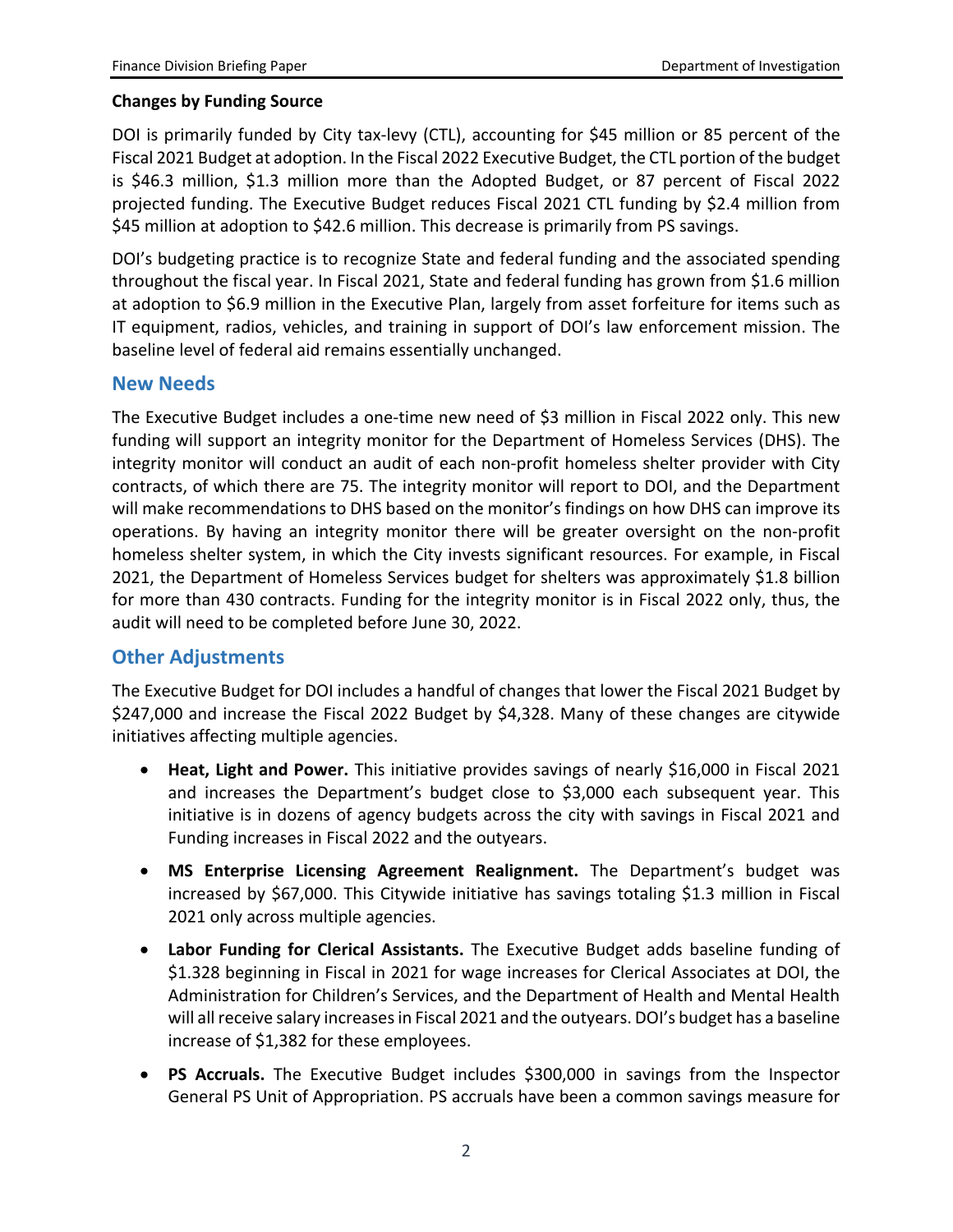the Department throughout the difficult fiscal outlook caused by COVID-19. The Department has PS accruals of nearly \$2.9 million in Fiscal 2021.

#### **Agency Issues and Budget Risks**

- **Hiring**. The Department has implemented several PS savings initiatives to manage the fiscal constraints associated with the COVID-19 pandemic, including eliminating vacancies, a hiring control plan, and elimination of PS accruals. According to the Department, it has experienced staffing shortages, impeding its ability to fulfill its mission. The City has been operating under various citywide hiring policies, including a hiring freeze, three to one hiring policy, where three positions must be vacated before an agency can fill one, and currently a two to one policy. During the various citywide hiring policies, the Department has sought permission to hire and increase staffing. In Fiscal 2021 DOI has submitted requests to add staff and fill vacancies to the Office of Management and Budget (OMB) which have not been approved yet. Among the desired positions, the Department is seeking approval to hire 12 Confidential Investigators, with salaries varying from \$45,000 to \$56,500, which would hold a maximum budget increase of \$678,000.
- **The Inspector General for the NYPD (OIG-NYPD) Annual Report.** On April 1, 2021, the Department released its seventh annual report from the Office of The Inspector General for the NYPD (OIG-NYPD). The annual reports, which are required by local law 70 of 2013, include updates of previous OIG-NYPD reports, discuss recent activities of the Department, and other ongoing issues. The annual reports do not mention overall performance of the OIG-NYPD or the OIG-NYPD's broad effect on the NYPD, and the 2020 annual report spends very little time on the recent issues and annual actions of the OIG-NYPD. Included in the Seventh Annual Report is a brief discussion of the public report investigating the NYPD Response to the George Floyd protests, in which DOI analyzed the NYPD's institutional protest response. However, due to timing constraints the annual report does not include DOI's evaluation of the NYPD's response to the recommendations made in the protest report. DOI should release its evaluation of the NYPD's responses once they are completed.
- **Public Awareness and Recent Reports.** A part of the Department's mission is to recommend preventive operational reforms to prevent criminal misconduct. DOI accomplishes this goal in many ways, through recommendations in reports, corruption prevention and whistleblower lectures, and e-learning corruption prevention lectures. In the first four months of Fiscal 2021, the Department conducted 17 corruption prevention and whistleblower lectures, compared to 177 during the same period in Fiscal 2020; elearning attendees have also decreased by 78 percent over the same period. The Mayor's Management Report states the decreases are attributed to the COVID-19 pandemic, as many lectures were in person and there are technological and other challenges with remote access for e-learning. Additionally, the Department has published five reports in Fiscal 2021, compared to three in Fiscal 2020. The titles of the reports are included below, the full reports can be read at [https://www1.nyc.gov/site/doi/newsroom/public](https://www1.nyc.gov/site/doi/newsroom/public-reports.page)[reports.page](https://www1.nyc.gov/site/doi/newsroom/public-reports.page)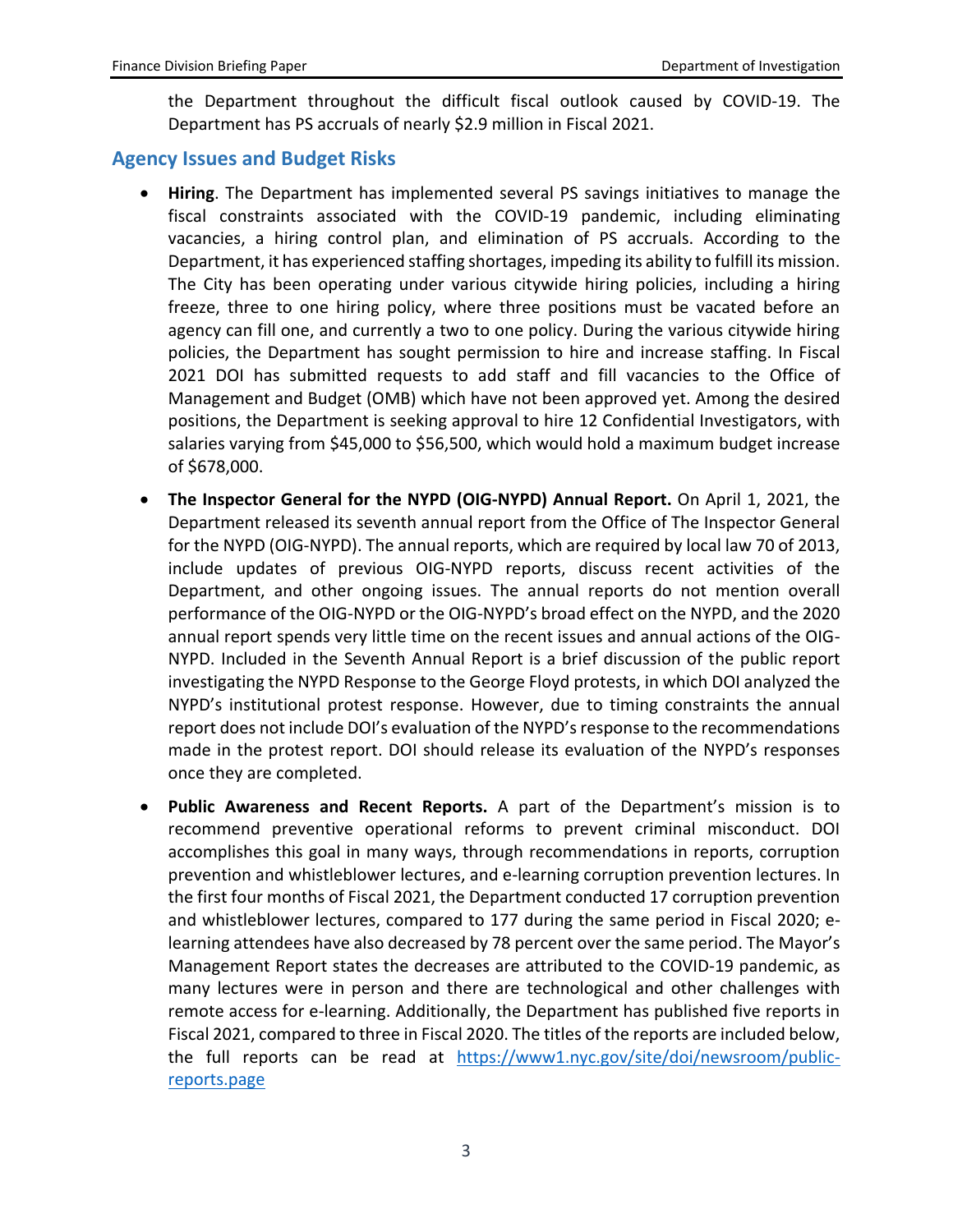- o Environmental Control Board Summons Enforcement and Collection: DOI Investigation Identifies Serious Gaps and Issues Recommendations for Reform. October 1, 2020.
- o Violations of Lead-Based Paint Abatement Regulations at the New York City Housing Authority. December 10, 2020.
- o Investigation into NYPD Response to the George Floyd Protests. December 18, 2020.
- o 2020 Annual Anti-Corruption Report. March 4, 2021.
- o Seventh Annual Report: Office of the Inspector General for the NYPD. April 1, 2021.